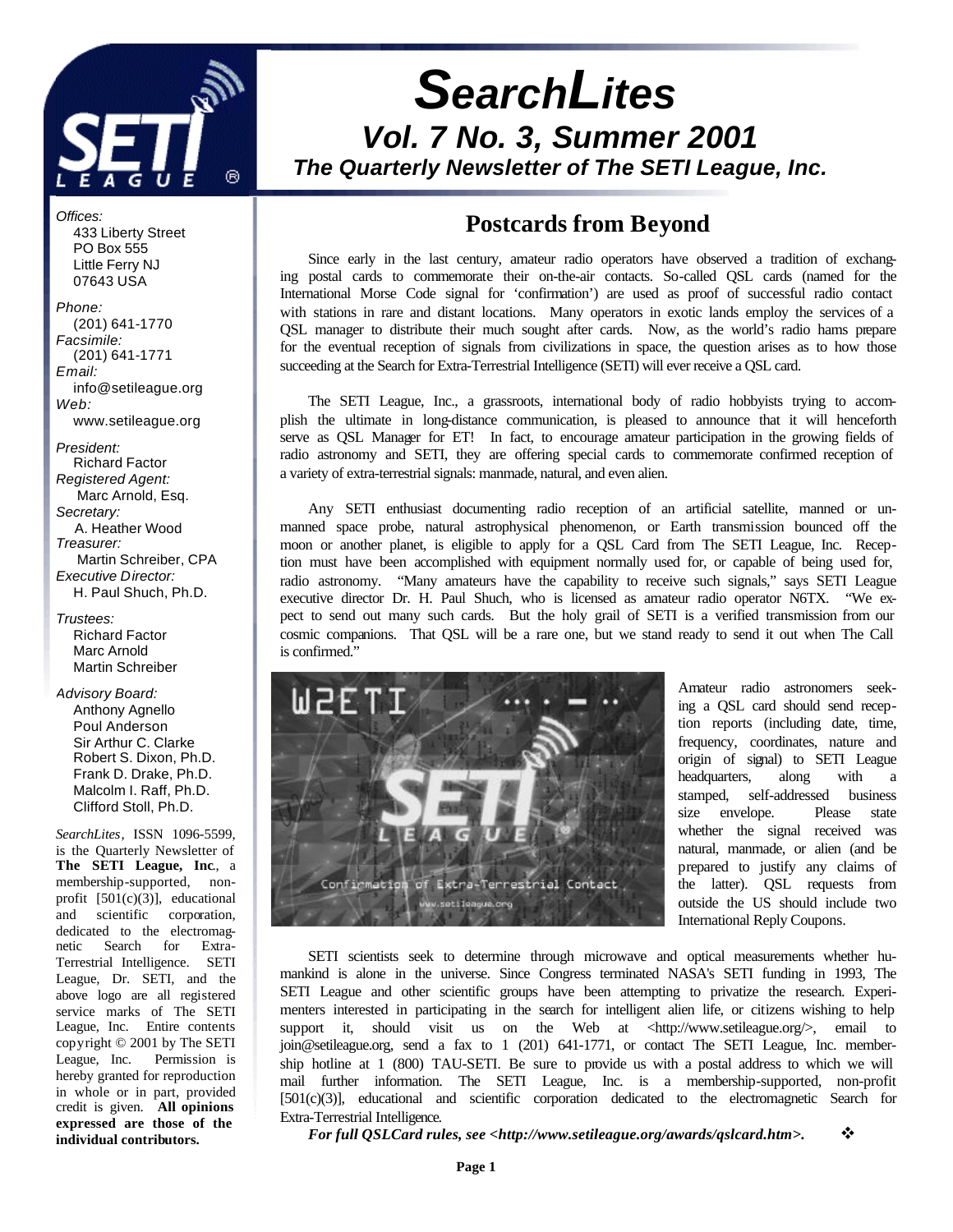## **Moonbounce Beacon Operational**

Little Ferry, NJ, March 2001 -- With financial assistance from the American Astronomical Society, The SETI League, Inc., grassroots leaders in the privatized Search for Extra-Terrestrial Intelligence, has placed on the air a transmitter that bounces microwave signals off the surface of the Moon, for use in testing Earth-based radio telescopes. Operating under the callsign W2ETI at an allocated amateur radio frequency of 1296.000 MHz, the EME (for Earth-Moon-Earth) beacon enables amateur and professional radio astronomers alike to calibrate their receiving systems, by providing a stable reference signal emanating constantly from a known point in the sky.

The SETI League's EME beacon received its first shakedown this month, providing scientists at the Arecibo Observatory in Puerto Rico with a weak, well calibrated test signal for use in conjunction with the Project Phoenix targeted search for extraterrestrial intelligence. Project Phoenix scientists had formerly used a microwave transmitter aboard the Pioneer 10 spacecraft for this purpose. Twenty-nine years after its launch, Pioneer 10 is now outside our solar system, seven billion miles from Earth, its eight-watt beacon too weak to be received even by Arecibo, the world's largest radio telescope.

"Well, we DID see [The SETI League's moonbounce beacon]," emailed astronomer Seth Shostak from Arecibo during the March 9th tests. "It took a while, and it was a lot weaker than I had anticipated, but it was definitely there. And easily found by the system. It was drifting slowly to lower frequencies." That frequency drift is the Doppler shift caused by the motion of the Moon with respect to the Earth, and is a key feature by which SETI scientists differentiate between extraterrestrial signals and terrestrial interference.

The SETI League's more than 1200 members in 60 countries have collectively assembled over 100 small radio telescopes, constructed by individual members out of discarded satellite TV dish antennas, along with sensitive microwave receivers and powerful home computers. Traditionally, radio telescopes are used to study the structure of the universe, by analyzing microwave radiation emitted by natural astrophysical phenomena. In the SETI application, it is artificial radiation from other technological civilizations that the telescopes seek to identify. In either case, test signals such as the one now being provided by the moonbounce beacon enable radio astrono-



### **European Amateur Receives Bruno Award**

Little Ferry, NJ, 28 April 2001 -- The SETI League, Inc., grassroots leaders in the privatized Search for Extra-Terrestrial Intelligence, has awarded its highest honor to one of Europe's foremost amateur radio astronomer. Engineer Peter Wright, licensed in Germany as amateur radio operator DJ0BI, today received the coveted Giordano Bruno Memorial Award for his efforts to promote amateur radio astronomy and SETI throughout the European continent.

Wright, who hails originally from Scotland, was a member of the US-based Society for Amateur Radio Astronomy when, recognizing the need for a similar organization in Europe, he founded the European Radio Astronomy Club. With the help of his wife Angelika Gherke he publishes "The European Bit," an extensive quarterly newsletter, and chaired the first two European Radio Astronomy Congresses in Heppenheim Germany. Peter built the radio telescope which is the basis of the ERAC club station, was the first European participant in The SETI League's Project Argus sky survey, and volunteered to serve as one of The SETI League's first Regional Gordinators.

The Bruno is awarded annually for significant contributions to the art and science of SETI. It is dedicated to the memory of Giordano Bruno, the Italian monk burned at the stake in 1600 for postulating the multiplicity of inhabited worlds. This award was first suggested by sociologist Donald Tarter at a SETI dinner held at the American Association for the Advancement of Science meetings in Atlanta on Feb. 17, 1995 (coincidentally the 395th anniversary of Bruno's death). Past recipients include physicist Dr. D. Kent Cullers, WA6TWX; software volunteer Daniel Boyd Fox, KF9ET; English amateur radio astronomers Trevor Unsworth, G0ECP, and Ken Chattenton, G4KIR; Australian coordinator Noel Cedric Welstead, VK4AYW; and photonics engineer Dr. Stuart Kingsley.  $\cdot$ 

### **2001 Bruno Award winner Peter Wright, DJ0BI**



**< < Project Phoenix reception at the Arecibo radio observatory of The SETI League's 1296 MHz EME beacon, 9 March 2001, 04:03 UTC.** (Seth Shostak / SETI Institute)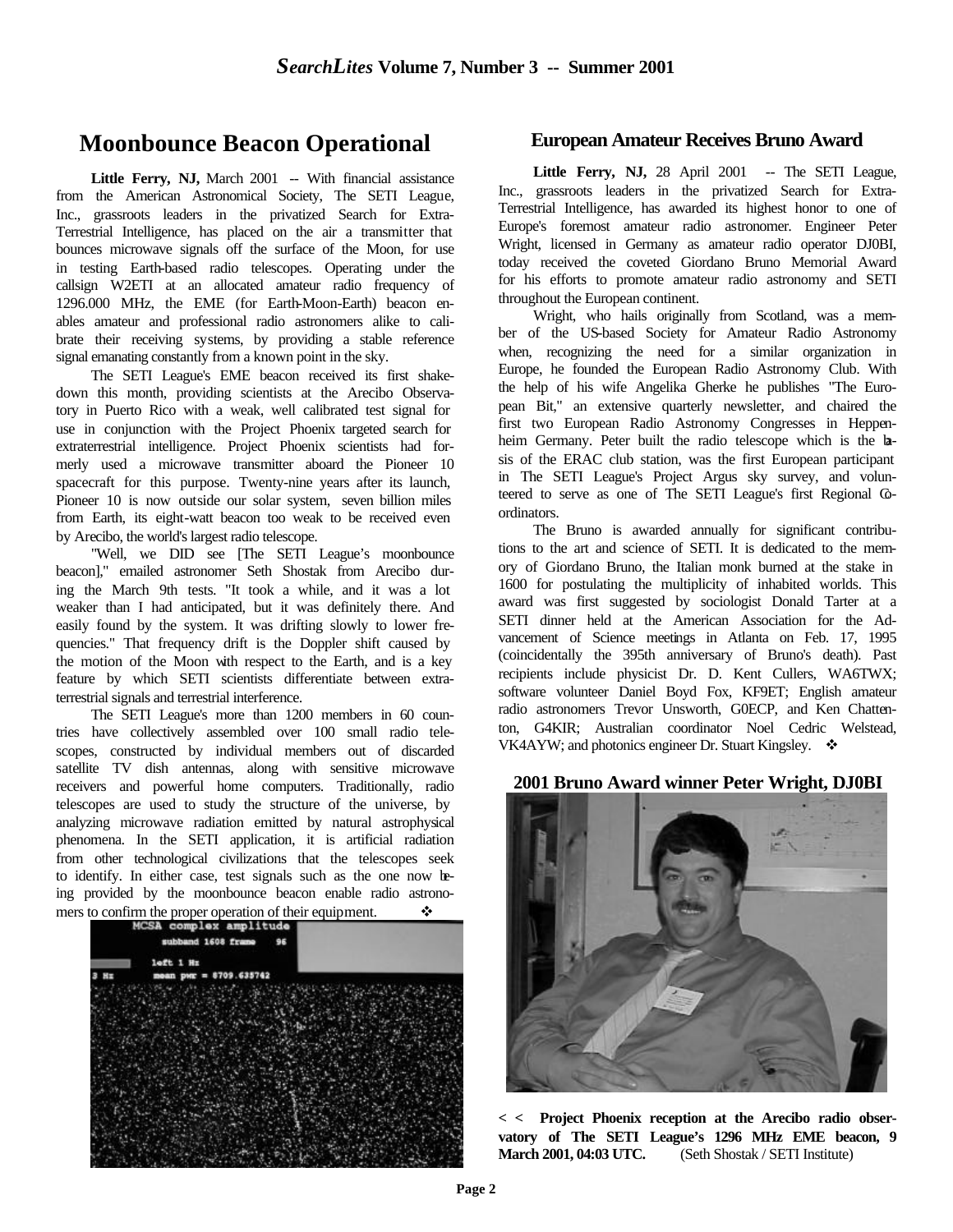### *Guest Editorial:* **Communicating Across SETI Time by Valdemar Phoenix, KG2PM email vphoenix@mindspring.com**

I have recently read several articles and books written on SETI. Some of them have speculated about how we'll communicate with extra-terrestrial intelligence (ETI) once its presence is discovered. While these discussions are interesting, my present musings are that "communication with ETI" may be misleading because of a concept I'll call SETI time. This concept takes into account the speed of light, which also equals the speed of communication. Our physics of today is limited to this speed, so there is no point as yet arguing about black hole or worm hole communication possibilities. SETI time also relates to the age and technological level of civilizations and this limits our possibilities of ever "communicating" with ETI, even if there are many ET civilizations.

In standard astronomical usage, a light year is primarily a measure of distance, not of time. But SETI concepts do not necessarily conform to standard astronomical usage, and therein lies the problem. In SETI, a light year is also a measure of time, the amount of time since the signal left its source. A signal which has traveled one light year is now one year old. A signal from 1000 light years distant is 1000 years old, etc. If we assume, simply as a baseline, that a received SETI signal originated from its source at a time when its technology was approximately at our technological level today, then we can use the concept of SETI time as a measure of how advanced such a civilization would be. An ET signal found to be emanating from a distance of 100 light years, with a corresponding SETI time of 100 years, could therefore be assumed to have come from a civilization now 100 years more advanced than we are today.

1000 or even a 1,000,000 light years is nothing in standard astronomy. But in SETI, its implications are enormous! Let's put some SETI times into anthropological perspective. If we hear a signal that is 1000 light years distant in time and space, then its senders will now be 1000 years more advanced than we are, at a minimum. Compared to them, we are still in the Dark Ages.

If we detect a signal with a SETI time of 100,000, we are Neanderthals or Early Modern Humans at best, still making stone tools and wearing bear skins.

I have heard estimates of the size of the Milky Way Galaxy as 70,000 to 100,000 light years across. Any intelligences that we detect from that far away will dwarf our technology and probably our brains as well. A signal of SETI time 1,000,000 puts us back to Homo Erectus, just learning to use fire. A 10,000,000 light year ET signal means that we as a species don't even exist yet, by comparison, and our ancestors are still in the trees. It's unlikely that we'll ever be able to hear an ET signal from such a distance, but ETI may be out there nevertheless.

What are the implications of SETI time for our SETI searches? Surely one effect is that we'd better limit our searches to 100 light years or less if we have any hope of actually communicating with ETI, and even this is unlikely. Recognizing SETI time as a factor, we need to be cautious and precise when we talk of "communicating" with ETI. Borrowing from shortwave radio terminology, maybe "listening" is the best we'll ever do.

This doesn't mean we won't have some learning opportunities. SETI is likely to end up being a kind of paradoxical "archeology of advanced technological civilizations," and possibly of long dead civilizations. Archeologists and anthropologists dig up remains of ancient beings and civilizations that preceded us and were primitive by comparison. SETI may uncover civilizations far in advance of our technological level. We may indeed find signals once our equipment is sensitive enough. But realtime communications? I think not.

## **Event Horizon**

SearchLites' readers are apprised of the following conferences and meetings at which SETI-related information will be presented. League members are invited to check our World Wide Web site (www.setileague.org) under *Event Horizon*, or email to us at info@setileague.org, to obtain further details. Members are also encouraged to send in information about upcoming events of which we may be unaware.

**May 5 - 6, 2001:** *Trenton Computer Festival*, Edison NJ.

**May 18 - 20, 2001:** *Dayton Hamvention*, Dayton OH.

**May 18, 2001, 0700 hours:** SETI Breakfast, Marriott Hotel, Dayton OH.

**May 25 - 28, 2001:** *Balticon 35*, Baltimore MD.

**June 22 · 24, 2001**: Dr. SETI  $\circledcirc$  to appear as Toastmaster at *Conterpoint Four* Filk Music Convention, Rockville MD.

**July 14, 2001, 1600 hours:** Frank Drake delivers *Friedman Lecture* at Penn State University.

**July 15 - 18, 2001:** *20th Anniversary SARA Conference*, NRAO Green Bank WV.

**July 26 - 29, 2001:** *Central States VHF Conference*, Fort Worth TX.

**August 30 - September 3, 2001:** *Millennium Philcon* World Science Fiction Convention, Philadelphia PA.

**September 27 - 30, 2001:** *Microwave Update*, Sunnyvale CA. **November 16 - 18, 2001:** *Philcon 2001*, Philadelphia PA.

**October 1 - 5, 2001:** *52nd International Astronautical Congress*, Toulouse France.

**October 5 - 6, 2001:** *19th AMSAT Annual Meeting and Space Symposium*, Atlanta GA.

**April 27 - 28, 2002:** SETI League *Technical Symposium* and *Annual Membership Meeting* (location TBA).

**May 17 - 19, 2002:** *Dayton Hamvention*, Dayton OH.

**July 8 - 12, 2002:** *Bioastronomy '02*, Hamilton Island (Great Barrier Reef) Australia.

**August 29 - September 2, 2002:** *ConJose* World Science Fiction Convention, San Jose CA.

**October, 2002 (date TBA):** *Microwave Update*, Washington DC.

**April 26 - 27, 2003:** SETI League *Technical Symposium* and *Annual Membership Meeting* (location TBA).

**May 16 - 18, 2003:** *Dayton Hamvention*, Dayton OH.

**August 28 - September 1, 2003:** *Torcon 3* World Science Fiction Convention, Toronto ON Canada.

**October, 2003 (date TBA):** *Microwave Update*, Seattle WA.

**April 24 - 25, 2004:** SETI League *Technical Symposium* and *Annual Membership Meeting* (location TBA). ◆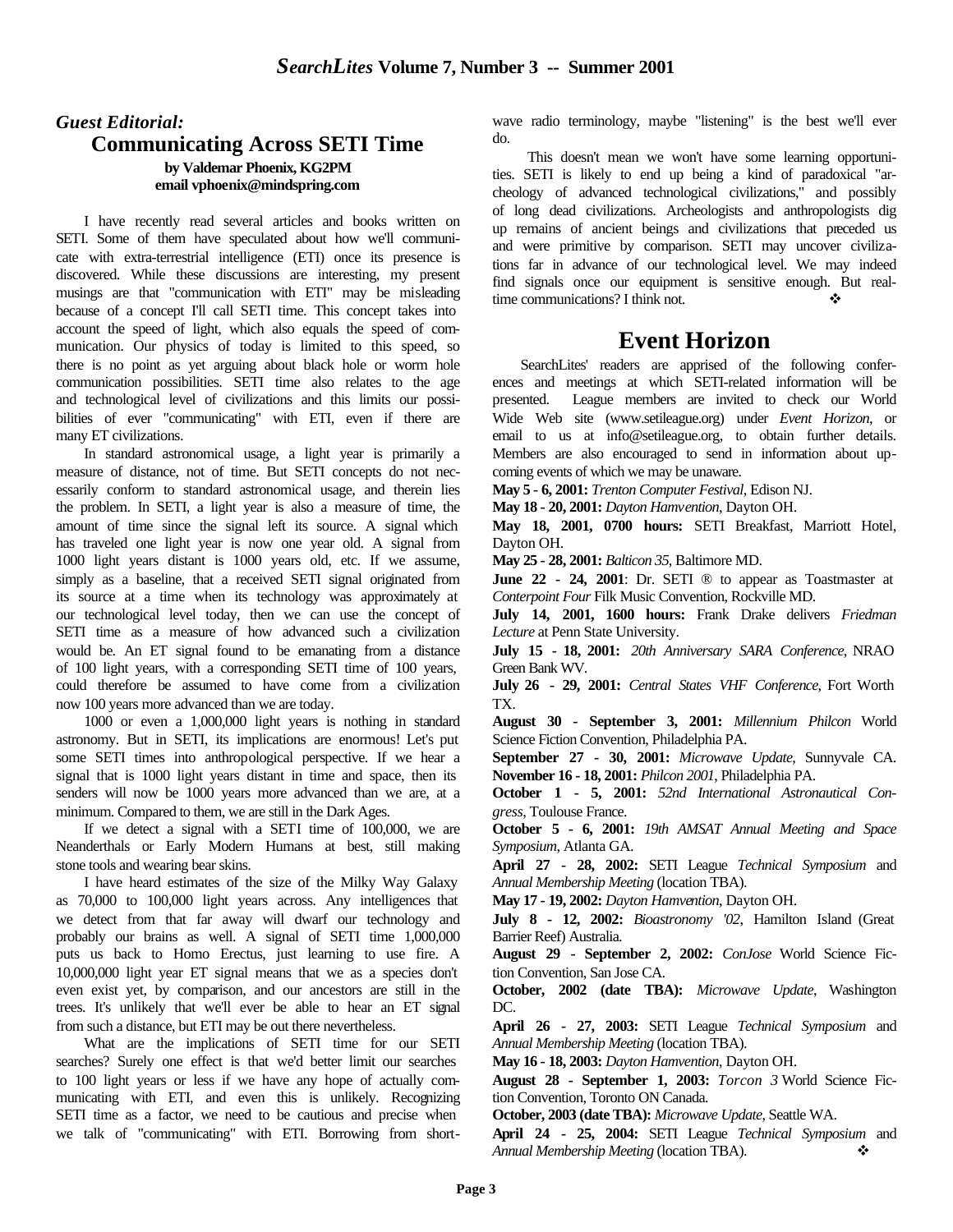## **SETI League Introduces New Operating Award**

To promote excellence in the growing fields of radio astronomy and SETI, The SETI League, Inc. announces the Extra-Terrestrial Century Club (ETCC) award program. This program, patterned after the DX Century Club (DXCC) and VHF/UHF Century Club (VUCC) awards of the American Radio Relay League, rewards confirmed reception of a significant number of distinct extra-terrestrial radio emissions: manmade, natural, and even (dare we hope?) alien!

#### **Eligibility:**

SETI enthusiasts documenting radio reception from beyond Earth of a suitable number of artificial satellites, manned or unmanned space probes, natural astrophysical phenomena, Earth transmissions bounced off the moon or another planet, or confirmed electromagnetic evidence of another civilization in space, are eligible to apply for ETCC Awards from The SETI League, Inc. The program is open to SETI League members and non-members alike, although interested parties are encouraged to join the nonprofit SETI League, Inc.

#### **Criteria:**

The initial ETCC Award is issued for the properly documented detection of five unique extra-terrestrial radio sources, as defined below. Endorsements are issued for the documented detection of a total of ten, fifteen, twenty-five, fifty, and one hundred such unique sources.

#### **Categories:**

Detection of extra-terrestrial radio sources in the categories of Natural, Human, Moonbounce, and Alien, in any combination thereof, as defined in the Rules and Regulations for the SETI League Extra-Terrestrial QSL program, will be accepted as qualifying for ETCC initial certificates and endorsements.

#### **Documentation:**

For the purpose of this award, successful ET radio detections will be evidenced solely by the submission of valid Extra-Terrestrial QSL Cards issued by The SETI League, Inc. The total number of cards required for each award or endorsement (that is, all five, ten, fifteen, twenty five, fifty, or one hundred cards, as applicable), must be physically submitted to The SETI League, Inc., along with the name and full postal address of the applicant. All cards will be returned to the applicant, provided that the administrative fee specified below accompanies the submission.

#### **Fees:**

The SETI League, Inc. will levy an administrative fee of \$10 US for US applicants, and \$15 US for non-US applicants, for each ETCC initial certificate and each ETCC endorsement

awarded. Such fee is intended to cover the costs of administering this award and of returning all submitted QSL Cards. The administrative fee is payable in US dollar check (drawn on a US bank or US Correspondent bank) or postal money order only, and must be remitted at the time QSL Cards are submitted. Participants are welcome to make additional voluntary contributions to the nonprofit SETI League, Inc., which may be tax deductible to the extent allowed by law.

#### **Fraudulent Claims:**

Any submitted QSL cards which The SETI League, Inc., in its sole discretion, deems to be false, fraudulent, or in any way altered, will be disqualified from consideration, and the submitter excluded from future participation in this or any other SETI League program. *Hoaxes will not be tolerated.* 

#### **Interpretation of Rules:**

All decisions of the Board of Trustees of The SETI League, Inc., with respect to interpretation of the rules presented herein or subsequently amended, shall be final.

#### **Response Time:**

Because this program is administered solely by volunteers, participants should expect a time lag of several weeks for the processing of ETCC awards. The SETI League thanks program participants for your patience and understanding.

#### **Effectivity:**

These Policies shall have the force and effect of Bylaws of The SETI League, Inc. They may be amended as necessary from time to time by the Board of Trustees. Amendments or revisions shall become effective as of the date of their posting to the World Wide Web site of The SETI League, Inc.

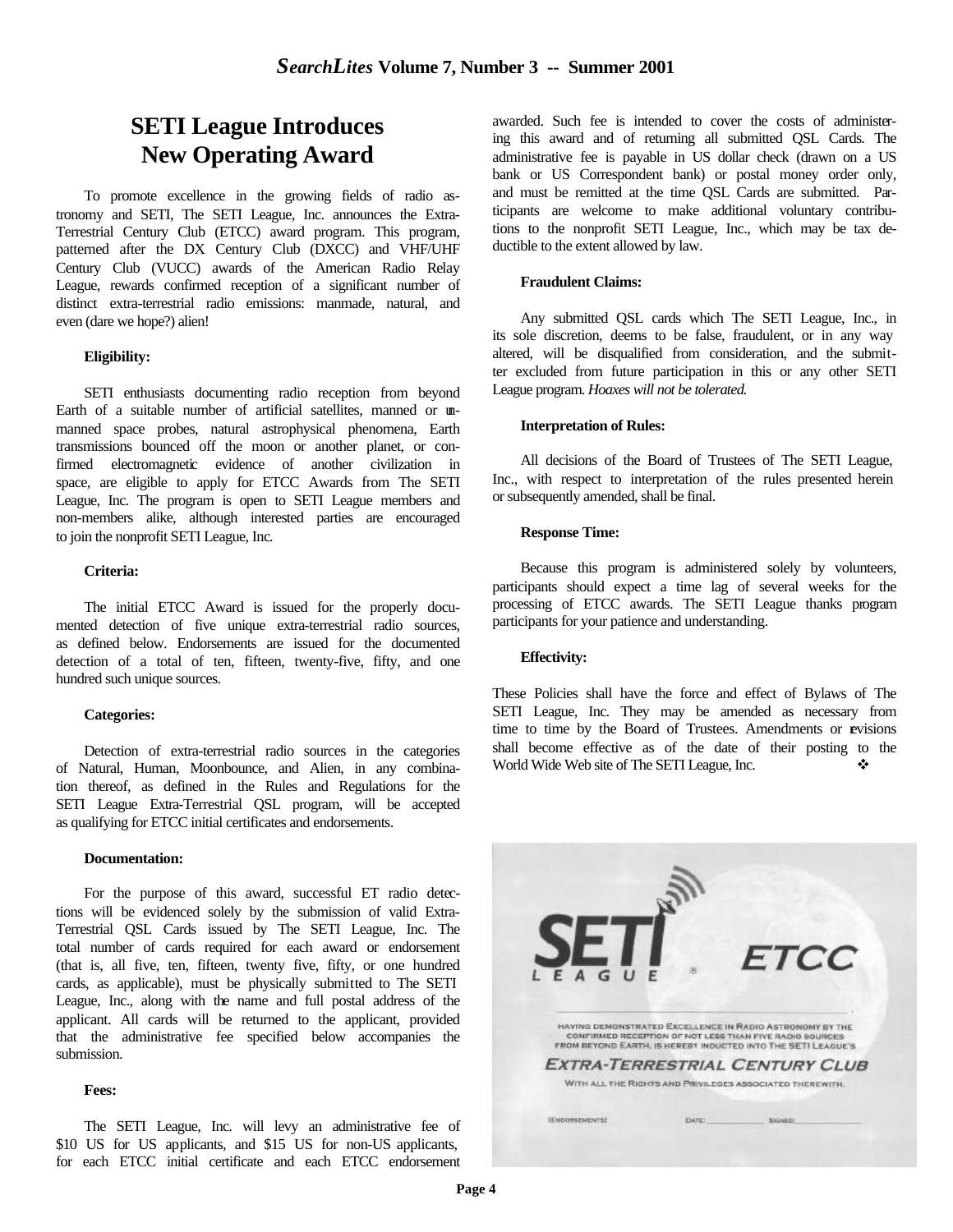## **SETI League Thanks Prize Donors**

Nobody went home empty handed from The SETI League's first Awards Banquet, thanks to the generosity of several SETI League members, vendors, and supporting organizations. what we hope will become a precedent to be followed at future such events, everyone attending the banquet, held April  $28<sup>th</sup>$  in conjunction with the *SETICon01* Technical Symposium and Annual Meeting, received a door prize. We thank the donors listed below for their generosity, and urge SETI League members to favor them with your business. We also respectfully request that all prize recipients send the donor of their prize a letter or email of acknowledgment and thanks.

Our Grand Prize this year was a WiNRADiO 1550e receiver, generously contributed by WiNRADiO Communications of Australia, through SETI League member Milan Hudecek. Lesser (but still significant) prizes included:

1420 MHz Weak Signal Source Contributed by Down East Microwave, Inc.

1420 MHz Cylindrical Feedhorn Contributed by Radio Astronomy Supplies.

1420 MHz LHCP helix dish feed Contributed by Olde Antenna Lab of Denver.

NOVA for Windows (2 copies) Contributed by the author, member Mike Owen.

SETIFox for Windows (3 copies) Contributed by the author, member Dan Fox.

*ARRL Handbook for Radio Amateurs*, 2001 *ARRL Repeater Directory*, 2000-2001 Edition *ARRL Antenna Book*, 19th Edition Contributed by the American Radio Relay League.

*Sharing the Universe* (2 copies) *Are We Alone?* (2 copies) Contributed by the SETI Institute.

*After Contact* (2 copies) *Spacefaring:* The Human Dimension (2 copies) Contributed by the author, Prof. Al Harrison.

*Extraterrestrial Encyclopedia* (2 copies) *Life Everywhere* (2 copies) Contributed by the author, David Darling.

Assorted SETI books Contributed by member Alfred A. Aburto.

Assorted SETI books Contributed by member H. Paul Shuch.

Assorted membership premiums Contributed by The SETI League, Inc.  $\bullet$ 



The Proceedings of *SETICon01*, The SETI League's first Technical Symposium, have been compiled and published by the American Radio Relay League as Publication Number 270 of the Radio Amateur's Library (ISBN: 0-87259-830-6). All attendees at the April 2001 Symposium received copies of the Proceedings as part of their Symposium registration.

The following papers appear in the Proceedings:

- Welcome from the College of New Jersey (Dr. George Facas, Dean, School of Engineering)
- SETI Week Proclamation, Township of Ewing (Alfred W. Bridges, Mayor)
- A Message From Our President (Richard C. Factor, WA2IKL)
- Vision and Mission Statements
- The Giordano Bruno Memorial Award
- Preliminary Program--SETICon 01
- Greetings, Carbon-Based Bipeds! (Sir Arthur C. Clarke)
- SETI: The Amateurs Go For Pro DX (Prof. Philip Morrison, ex-W8FIS)
- Overview of the First 100 Project Argus Stations (Harry Kimball, NØTOU)
- A Third, Complementary, Microwave Search Strategy for SETI (Richard Factor, WA2IKL)
- Array2k: Sixteen Dishes, Five Designs (H. Paul Shuch, Ph.D., N6TX)
- SETI Below 1 GHz (Marko Cebokli, S57UUU)
- SETI Innovations (Prof. Allen Tough)
- Some Algorithms for Lunar Archaeology (Dr. Alexey V. Arkhipov)
- Observing the Christmas 2000 Solar Eclipse at 3.8 GHz (Bill Black, K4BSN)
- Project QUANTA: Optical SETI Monitoring & Event Recording System (Noel C. Welstead, VK4AYW)
- Near-Infrared (IR) Spectrometric Imaging Using a One-Meter Fresnel Telescope (Robert A. Lodder, WD8BTA, and Cynthia L. Banyon)
- A Hierarchy of Civilizations in the Universe (Nikiforos A. Sideris)
- Making Noise Figure/Temperature Calculations (Edward R. Cole, AL7EB)
- Radio Telescope Calculations and Measurements (Edward R. Cole, AL7EB)
- Optical SETI for Academics and Amateurs (Andrew Howard)
- Thermal Cooling of a SETI Low-Noise Amplifier Using a Solid-State Peltier-Effect Cooling Device (C. Lee Kitchens, KB9PIP)
- Earth Moon Earth Basics for the SETI Experimenter (Dr. Allen Katz, K2UYH)

Those who missed the Symposium can still obtain the Proceedings from SETI League headquarters, for \$20 US postpaid to US addresses, and \$25 US postpaid elsewhere. See the order form on the back page of this issue of *SearchLites*. ❖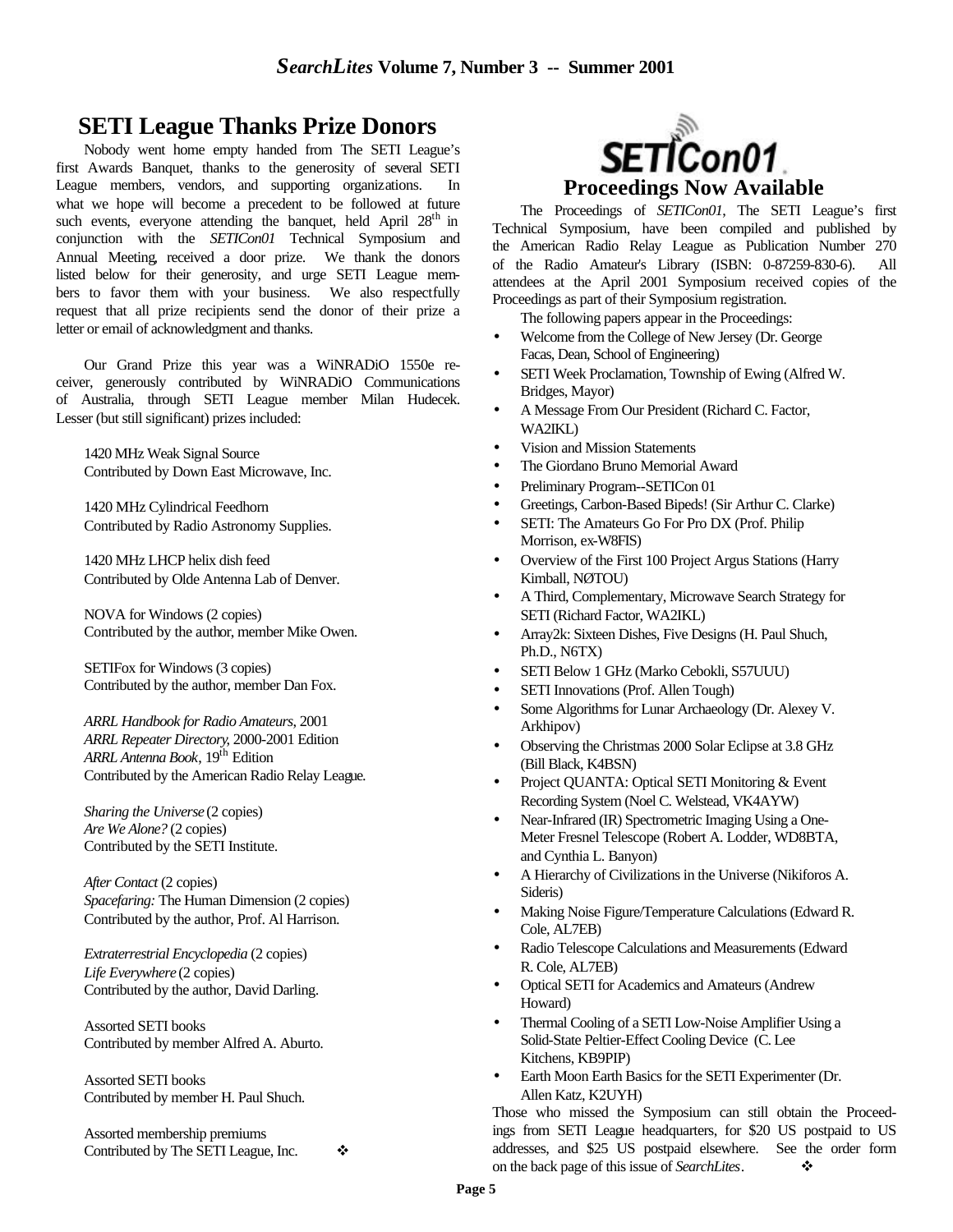### **SETI: The Amateurs Go For Pro DX by Prof. Philip Morrison, ex-W8FIS, ex-W8NKI**

By post, I recently received IAU Information Bulletin 88, recounting activities at the Manchester triennial General Assembly of the International Astronomical Union. I was pleased to read there of a grant by American sources to our own H. Paul Shuch to help establishment of a "lunar reflective calibration beacon for global coordinated radio astronomy, for use by researchers, both amateur and professional, worldwide." Here IAU serves worldwide notice to its members in 67 countries, that any interference arising from this modest 1296 MHz illumination of our moon (believed, after a careful study, to be not much of an issue) can and will be remedied through Dr. Shuch. Quiet and effective sympathy among astronomers of every nation and in every waveband is a core IAU goal for which we all are grateful. Though its founders knew only the optical sky, IAU generously welcomed the spectacular widening of skygazing.

SETI Leaguers propose to search for signals in pieces of frequency space over the whole surface of the celestial sphere, and have no choice but to search in time. The evident analogy to astronomy as a whole is clear. A standard test signal in relevant bands is useful indeed, and the moon is an easier target than those few distant satellite probes, which are much less easily located or scheduled. This is one more step toward the technical environment of the pros, who pursue diverse goals by constrained if powerful action.

As both an antique ham and an atypical astronomer (retired), I want to suggest a variety of tasks SETI amateurs might consider, better fitted for them than for the pros. Begin with the proposition that the spotty coverage an amateur effort provides is in itself a gain to SETI. Time is the most taxing of all the dmensions of signal space: will the good receiver and the sender's pattern meet in *time*? Directions, frequency, and intensity are easy by comparison. It is time that forces us to plan an enduring search. There is no downside to new, willing coverage of the flow of time.

The added value to our species of amateur contributions is definitely positive, but it is surely increased by adding effort to sweep corners where Arecibo and Hat Creek dishes don't often look. Even simple repetition is worthwhile during a grand search; grand lotteries are won by buying many tickets. The more powerful watchers might have been unlucky, for the time stream carries many little and fewer big fish.

Here is a suggested list of sky directions most worth looking at again and again, with a few unlikely gambles thrown in for the lucky. The presence of many possibilities in a small solid angle deserves more attention. What we are seeking is the result of long time scale. Thus very bright stars that will last only millions of years, or swift violent events of any sort, are hardly  $\boldsymbol{s}$ attractive as older potential sources. Not all of those are to be caught by most star-target lists, for they may elude deeper area searches dwelling by bad luck over the wrong times.

 **Binary stars:** The nearest sun-like star to the sun is Alpha Centauri. Its far southern declination (-61 degrees) blocks it from most northern observers. Good lists of binaries exist, optically chosen. Those with widely spaced pairs, one being sunlike in type, suggest repeated looks. The oldest deserve first attention, with late F or G V stars by spectral class.

 **Globular clusters:** Within these the stars crowd by the hundred thousand. But, they are of a dissimilar star mix from the known recipe out here where the sun lives. Most of them are far away, down hundredfold in signal expected here from a given effective power.

 **Galaxies of the Local Group:** The splendid unaided-eye galaxy in Andromeda called M 31 is the best in the northern skies, a faint patch of several square degrees, some 10E 11 stars at once, all in a single beam. A generation back Drake and Sagan scanned it from Arecibo for the first time; no signal. Here the transit time span is formidable. It is 2 million light years distant, a thousand times the distance to that local sphere full of stars we will comb through for years to come. No one here has proposed a good way to reach out over so long a time. How often will they scan the Milky Way, with what beam width, seeking in vain so far for an answer? How long can any species continue? A few other galaxies of the score within the Local Group are somewhat similar, but made less likely by distance and star number. The Clouds of Magellan are about 150,000 years off, small satellites to our own Milky Way, with an order of magnitude fewer stars, and reserved for southern viewers.

 **New stars:** These do appear in galaxies, and not so rarely. We also encounter a nova every few months, a supernova every few decades. These may even offer some time marker for senders (see below), and merit attention.

 **Galactic Center:** This lies a long way behind the constellation Scorpio, not too far south for lower northern latitudes, about 25,000 light years away. It appeals to those who favor a guess from logical principles, but not to me. The physics of star formation near there does not suggest our counterparts. But the symmetry of a source there is genuine. Possibly a remotecontrolled source might have been emplaced there by *really*  powerful actors as a unique target direction for all the Galaxy, though deliberate signals are hard to justify.

**Exoplanets:** The pros will keep an eye on the direction to every new exosun. Still, it seems irresistible to look from time to time among the fifty-odd new exosystems, once located in the growing list. That should not be difficult with the beams now prepared. You can see the very star you monitor from a dark site even by eye, perhaps using a small telescope. It takes reasonable skill and an experienced observer to pick out the right faint star among the nearby crowd of stars, unless coordinate settings are excellent.

Since 1939, I have been hoping for exoplanets. Before then, the best theorists thought -- quite wrongly -- that such systems were non-existent. From the present locally valid statistics I infer a minimum of thirty million such systems in the Milky Way, after excluding both the central bulge and the star-sparse outskirts, where the distribution of star masses is unlike the local starry mix. Note that we do not have one piece of evidence for earth-like planets around any other sun-like stars. The only planets our present method can physically detect are gas-giant planets more akin to Jupiter. By 2010 we should have examined more deeply many exosystems capable of finding Earthkind from space.

**The Time Dimension --** Life on earth is about 3.8 gigayears old, though our own competent species is not much more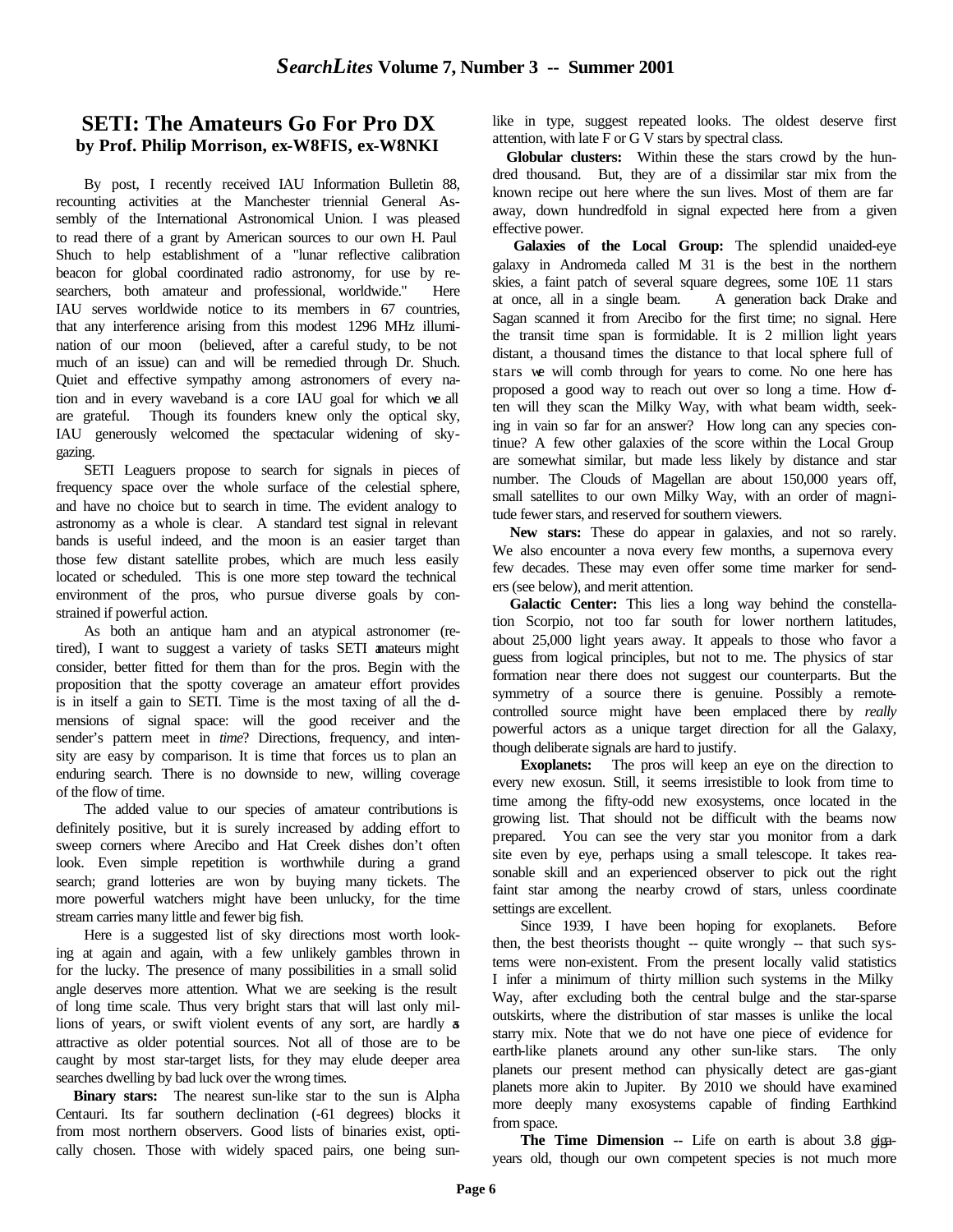than 0.1 megayear old, and radio astronomy among stars is only 65 years old. Presumably, such power as interstellar communication requires a long evolutionary time. That colors all issues in SETI. The travel time for radio or optical signals to cross the entire local Group is only some 10 megayears. The time to formation of the first galaxies is about 15 gigayears, and our Milky Way is perhaps 10 gigayears old.

We long for a short-time subdividing marker, a natural time signal perceptible widely over the Galaxy, to help synchronize senders and receivers on the scale of our patience, but we know of none. Big events visible widely repeat indefinitely, though at far-spaced sites. The light of a supernova around maximum (SN type II, the core collapse sort, are most common) is a sharp time marker seen widely. However, the time of detection depends on relative position. The thin shell of peak light, weeks thick, expands out as part of a sphere into space. Anyone can see it over a good fraction of the Galaxy (and throughout all of the Milky Way using dust-penetrating infrared). The distance we would like to search initially for other astronomers, nominally one or two thousand light years, encompasses millions of stars.

Look at one SN event in more detail. Our unknown partners see a supernova at a good distance of a few thousand light years. They know from its direction that every competent observer out there along that single radius has seen the giant flash on the way in. So they can send their signal promptly straight back. Eventually, if we monitor the direction of the ray back to the source, we will hear from them - -after up to a thousand years of delay. Or they may have sent their CQ both ways, one backwards and one forward along the supernova ray. Some day we would get both signals together, after an average of a millennium. But how unlikely that the three events, a supernova, the ETI transmission, and our receivers sit on a single straight line!

The correlation can in fact be extended sideways, but not very far. For we don't know what supernova is the one they are marking; others will explode every so often in different places. One can calculate out the ellipsoidal locus of points that will get both star and radio signal at nearly the same time. But we can only do this over a narrow region. So, not much spatial volume searched for so rare an event, even allowing for the fuzz due to the width of the radio beam. (In school, we learned to draw an ellipse as the locus of a point that remains at the fixed sum of its distances from two points, the foci. A circle is a special case of the ellipse: the locus of distance from two foci that occupy a single point, the center.) Distance frustrates quick results. We have found no easy way to use a natural signal to significantly shorten the search time.

Time on the starry scale is not like time on earth. It does minutely depend on position here on Earth. Witness GPS, turning the problem around. But GPS time works through synchronized clocks. Absent the interaction provided by actual contact, space-time is not synchronized. All events float down time's unending stream, but that dimension, as far as we know, bears no universal marks of its own.

The best we can do is multiply efforts towards a sweeping search, for a century or more, unless we much reduce the expected mean distance to another IAU -- hardly likely. SETI is a multiple effort, much like that of a group of friends who band together to win a lottery. Sooner or later, the signal we seek may appear. Repeated listening pays dividends.

### *OTA* **(summarizing on-the -air Ham Radio activities) Moonbounce Report**

As mentioned elsewhere in this issue, The SETI League's Lunar Reflective Calibration Beacon became operational in early March 2001. Since achieving First Light, our modest microwave transmitter has been operating continuously, whenever the Moon is above the horizon at its northern New Jersey location. For the benefit of those members wishing to attempt reception, here are the technical specifics:

**Location:** Grid Square FN20tp; Kinnelon NJ USA

(Lat=40.99306, Lon=-74.37111)

**Transmitter:** currently 20 watts output on 1296.000 MHz (with a planned increase to 100 Watts later in the year).

**Frequency Accuracy:** better than +- 2 Hz.

**Feedline:** 20 meters of 7/8 inch Heliax (estimated loss 3 dB).

**Antenna:** quad helix array, RHCP uplink; gain +24 dBic.

**EIRP:** estimated at +64 dBm.

Path Loss: nominally 245 dB, including round-trip free space isotropic propagation and lunar reflective losses.

**Incident Isotropic Power:** -181 dBm nominal.

**Sensitivity of typical Project Argus station:** -197 dBm (assumes 12-foot dish, illumination efficiency 50%;

100 K system noise temperature, 10 Hz bin width DSP).

**Potential Signal-to-Noise Ratio**: +16 dB (!)

(assumes perfect Moon tracking, and Doppler compensation during integration).

### **April QSO Party**

This year's SETI League Ham Radio QSO Party was pretty much a bust, with most stations reporting high levels of noise and poor propagation conditions due to intense solar activity on April 21. The following comments were received from participating members:

"Hardly heard anything. I heard what sounded like an all day *talk about nothing* net running on 14.202 or 203 that bled over onto 204. I think one of our SETI stations talked to them, because I could hear someone talking about a dish and an Icom 7000 receiver but the fading was so bad that I could only hear about every 5 words of so." *WA5RAY*

"I did some calling on 14.204 from 1720-1800 UTC, but I don't think conditions were favorable. I did listen an hour later to find that the band had pretty much closed down. Later I saw a posting that there had been another solar event. That usually shuts things down up here in the auroral zone." *AL7EB*

"I monitored 20 for hours, and the other bands briefly. Never heard the word SETI even once*." WA2IKL*

"I heard W6QJL , WA9BVS , & WA3GHM. But unable to get back. I'm just running 100 watts; I guess I will have to go QRO." *VE3EYR*

"I tried all 3 frequencies 5:00 PM local Phoenix Friday for 30 minutes calling "CQ SETI" but no contact. Tried about five times Saturday until 5:00PM local, calling but no response, and did not hear any traffic." *KB9PIP*

"Listened every hour or so on all three frequencies -- condx really terrible here on the west coast. Heard several stations calling CQ SETI, but didn't call --- temporary lost my voice from bad cold! Solar Flux 135, A index 8, K index 3 at 2118Z. Better luck next year!" *W6QJI*

Next year's QSO Party is again scheduled for April 21. ❖